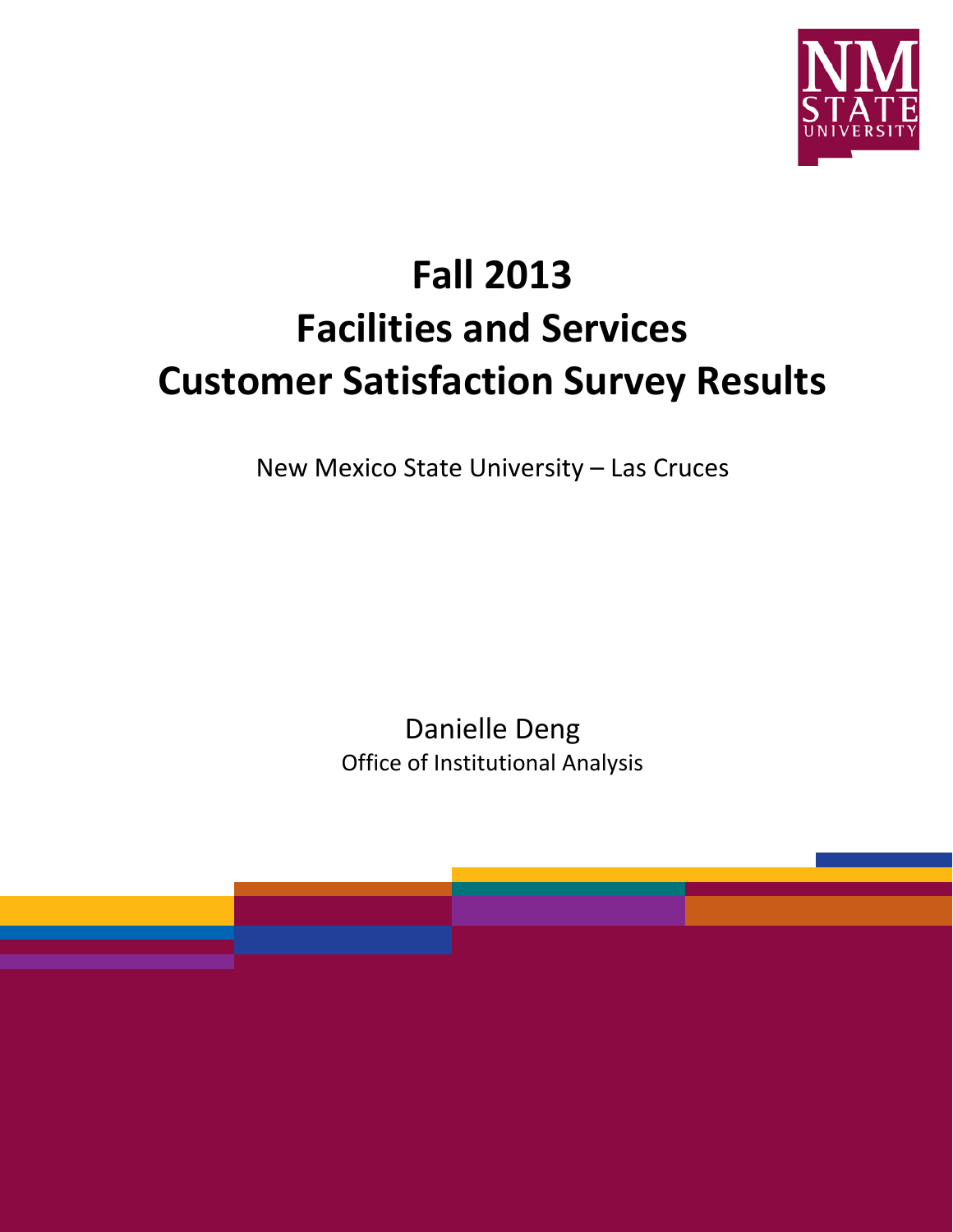# Fall 2013: Facilities & Services Customer Satisfaction Survey Results

# **Table of Contents**

| Table 4: Satisfaction with Facilities and Services Custodial Services, Respondent Percentages 7              |
|--------------------------------------------------------------------------------------------------------------|
|                                                                                                              |
| Table 5: Satisfaction with Facilities and Services Building Environmental and Utilities Services, Respondent |
|                                                                                                              |
|                                                                                                              |
| Table 6: Satisfaction with Facilities and Services Ground Services, Respondent Percentages10                 |
|                                                                                                              |
|                                                                                                              |
|                                                                                                              |
| Table 8: Satisfaction with Facilities and Services Special Projects and Engineering Services, Respondent     |
|                                                                                                              |
| Table 9: Satisfaction with Facilities and Services Administrative Service Areas, Respondent Percentages 13   |
|                                                                                                              |
| Table 10: Satisfaction with Environmental Health and Safety (EHS), Respondent Percentages 14                 |
|                                                                                                              |
|                                                                                                              |
|                                                                                                              |
|                                                                                                              |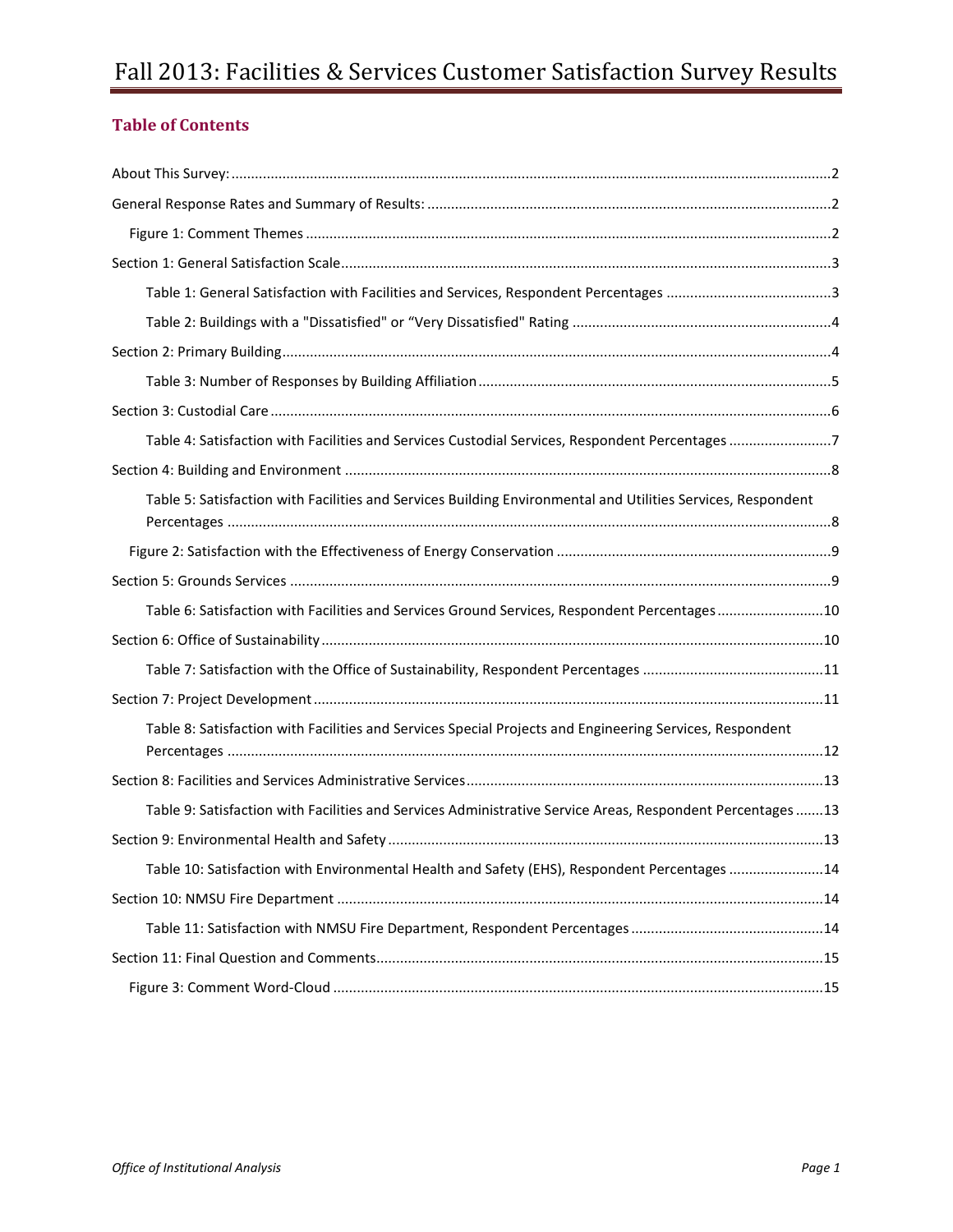#### <span id="page-2-0"></span>**About This Survey:**

New Mexico State University's (NMSU) Facilities and Services Office (FS) worked with the Office of Institutional Analysis (OIA) to administer the FS Customer Satisfaction Survey. The original survey was designed according to specifications of a Facilities and Services audit and standards set by APPA, the facilities professional organization to which NMSU belongs. The 2013 survey focused on the same questions as in the prior year but added a "neutral" rating to the Likert scale questions. The survey also added new functional areas about the NMSU Fire Department and the Office of Sustainability.

#### <span id="page-2-1"></span>**General Response Rates and Summary of Results:**

For Fall 2013, 484 total responses were received. This was a slight increase from the 452 responses received for the Fall 2012 survey. Each section of the survey received a different number of responses as few respondents completed the questions for the entire survey. Although overall there were more individual responses to this survey than for last year's survey, there were fewer responses for each section in this year's survey.

Approximately 160 respondents provided comments in the last question in the survey regarding the work provided by FS. The comments were categorized into seven themes (Figure 1).



#### <span id="page-2-2"></span>**Figure 1: Comment Themes**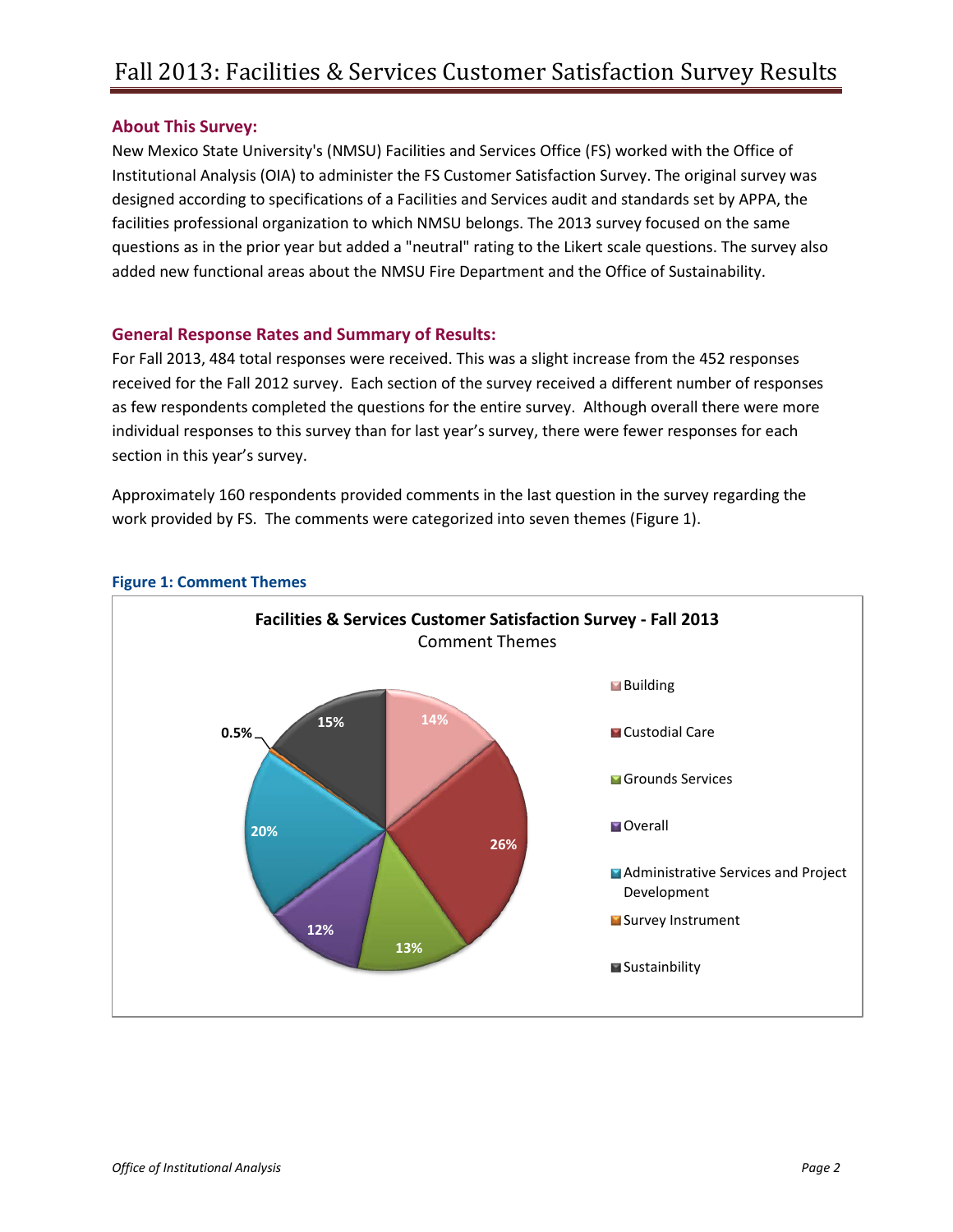#### <span id="page-3-0"></span>**Section 1: General Satisfaction Scale**

*"How would you rate your overall satisfaction level with the work you have seen completed by the Facilities and Services in the last twelve (12) months?"*

Respondents indicated they were satisfied with FS services; about 70% of respondents indicated they were either satisfied or very satisfied with the service they had received (Table 1). This was a substantial increase from the prior year's survey (45%, Fall 2012). However, more than 17% of respondents were dissatisfied overall. This percentage was also much higher than in 2012 (8%). Around 13% of respondents chose "Neutral."

Respondents from twenty-five buildings submitted the overall "Dissatisfied" or "Very Dissatisfied" ratings. Although most buildings had one or two negative ratings, four respondents from Regents Row rated their general satisfaction as "Dissatisfied" or "Very Dissatisfied." Engineering Complex I and Milton Hall each had three respondents submit "Dissatisfied" or "Very Dissatisfied" ratings (Table 2).

Twenty-three (12%) comments referred to general FS services. Sixteen of these comments were positive indicating "FS did an outstanding job overall." Some comments suggested providing better equipment and transportation for FS staff, especially the movers who are constantly on-demand. Other respondents felt communication with FS was an issue. They suggested FS represent itself as one unit instead of "a conglomeration of several departments."

*"Generally, I am very pleased with the professionalism and customer service of OFS employees. Many folks admire how well our campus looks and many believe it to be an oasis in the desert. Keep up the good work."* 

|                          | <b>Overall</b><br><b>Satisfaction</b> | ℅     |
|--------------------------|---------------------------------------|-------|
| <b>Very Dissatisfied</b> | 15                                    | 5.7%  |
| <b>Dissatisfied</b>      | 31                                    | 11.7% |
| Neutral                  | 34                                    | 12.9% |
| Satisfied                | 92                                    | 34.8% |
| <b>Very Satisfied</b>    | 92                                    | 34.8% |

#### <span id="page-3-1"></span>**Table 1: General Satisfaction with Facilities and Services, Respondent Percentages**



*Office of Institutional Analysis Page 3*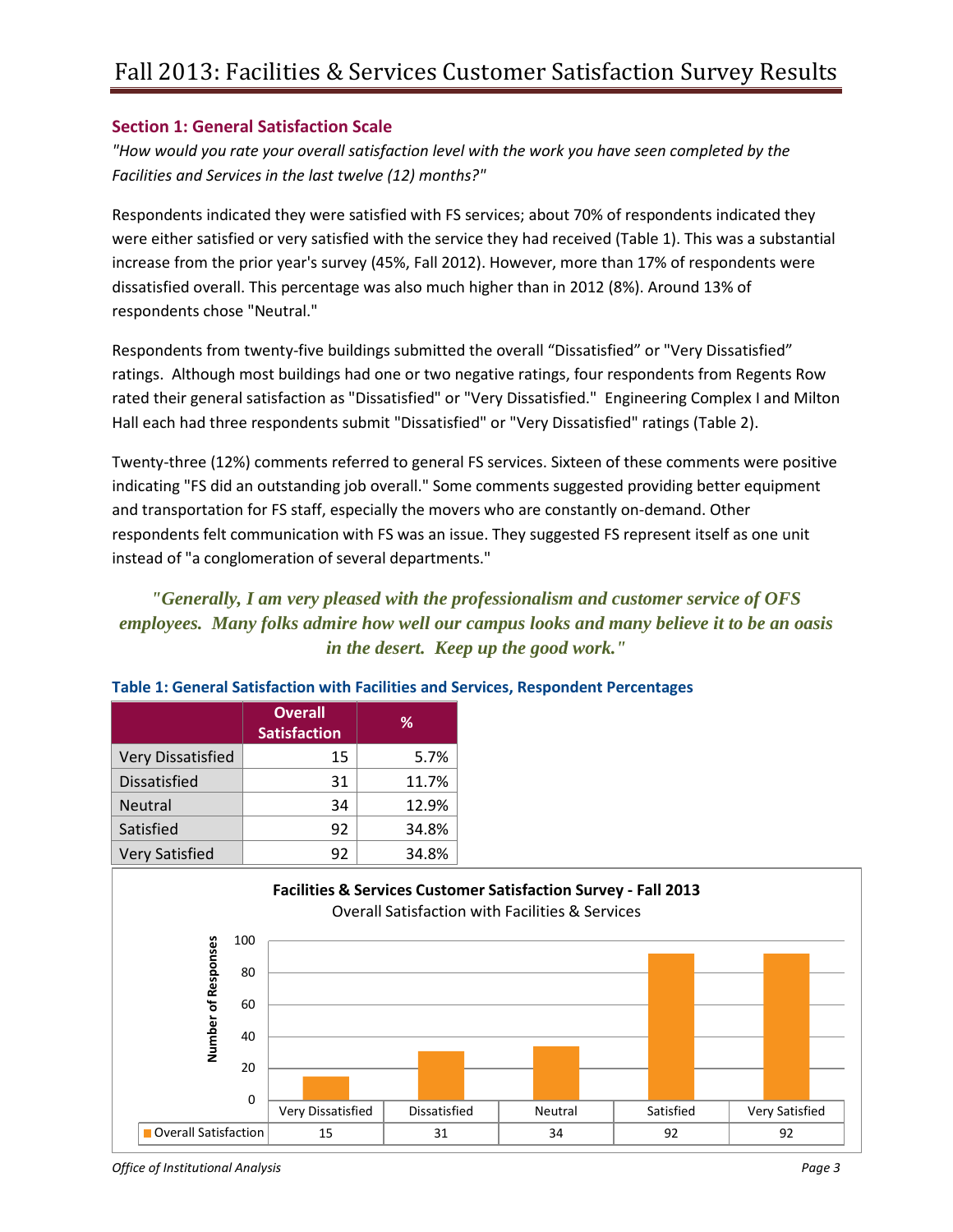| <b>Buildings with a Dissatisfied or Very Dissatisfied Rating</b> |                |  |  |  |
|------------------------------------------------------------------|----------------|--|--|--|
| Anderson Hall (PSL)                                              | 1              |  |  |  |
| <b>Astronomy Building</b>                                        | 1              |  |  |  |
| <b>Branson Library</b>                                           | 2              |  |  |  |
| <b>Breland Hall</b>                                              | 1              |  |  |  |
| <b>Business Complex Building</b>                                 | 1              |  |  |  |
| Campus Police/Ag Institute                                       | 1              |  |  |  |
| <b>Chemistry Building</b>                                        | $\overline{2}$ |  |  |  |
| Clara Belle Williams Hall                                        | 1              |  |  |  |
| <b>Computer Center</b>                                           | $\overline{2}$ |  |  |  |
| <b>Corbett Center</b>                                            | 1              |  |  |  |
| Ed and Harold Foreman Engineering Complex                        | 1              |  |  |  |
| <b>Engineering Complex I</b>                                     | 3              |  |  |  |
| <b>Facilities and Services Office</b>                            | 1              |  |  |  |
| <b>Gardiner Hall</b>                                             | 1              |  |  |  |
| <b>Gerald Thomas Hall</b>                                        | 1              |  |  |  |
| <b>Guthrie Hall</b>                                              | 1              |  |  |  |
| <b>Health and Social Services Building</b>                       | 2              |  |  |  |
| Jett Hall                                                        | $\overline{2}$ |  |  |  |
| <b>Milton Hall</b>                                               | 3              |  |  |  |
| Natatorium                                                       | 1              |  |  |  |
| O'Donnell Hall                                                   | $\overline{2}$ |  |  |  |
| <b>Regents Row</b>                                               | 4              |  |  |  |
| <b>Skeen Hall</b>                                                | 2              |  |  |  |
| <b>Stan Fulton Center</b>                                        | 1              |  |  |  |
| <b>Student Health Center</b>                                     | 1              |  |  |  |

## <span id="page-4-0"></span>**Table 2: Buildings with a "Dissatisfied" or "Very Dissatisfied" Rating**

#### <span id="page-4-1"></span>**Section 2: Primary Building**

*"In order to better meet your facilities service needs, it is important that we be able to evaluate responses to see which areas of campus may need special attention. With this in mind, please choose your primary building on NMSU from the following drop-down list."* 

Over 60 buildings/areas are represented in the survey responses. Hadley Hall, Gerald Thomas Hall, and Educational Services Center had the highest building affiliation totals with 27, 21, and 20 responses respectively (Table 3).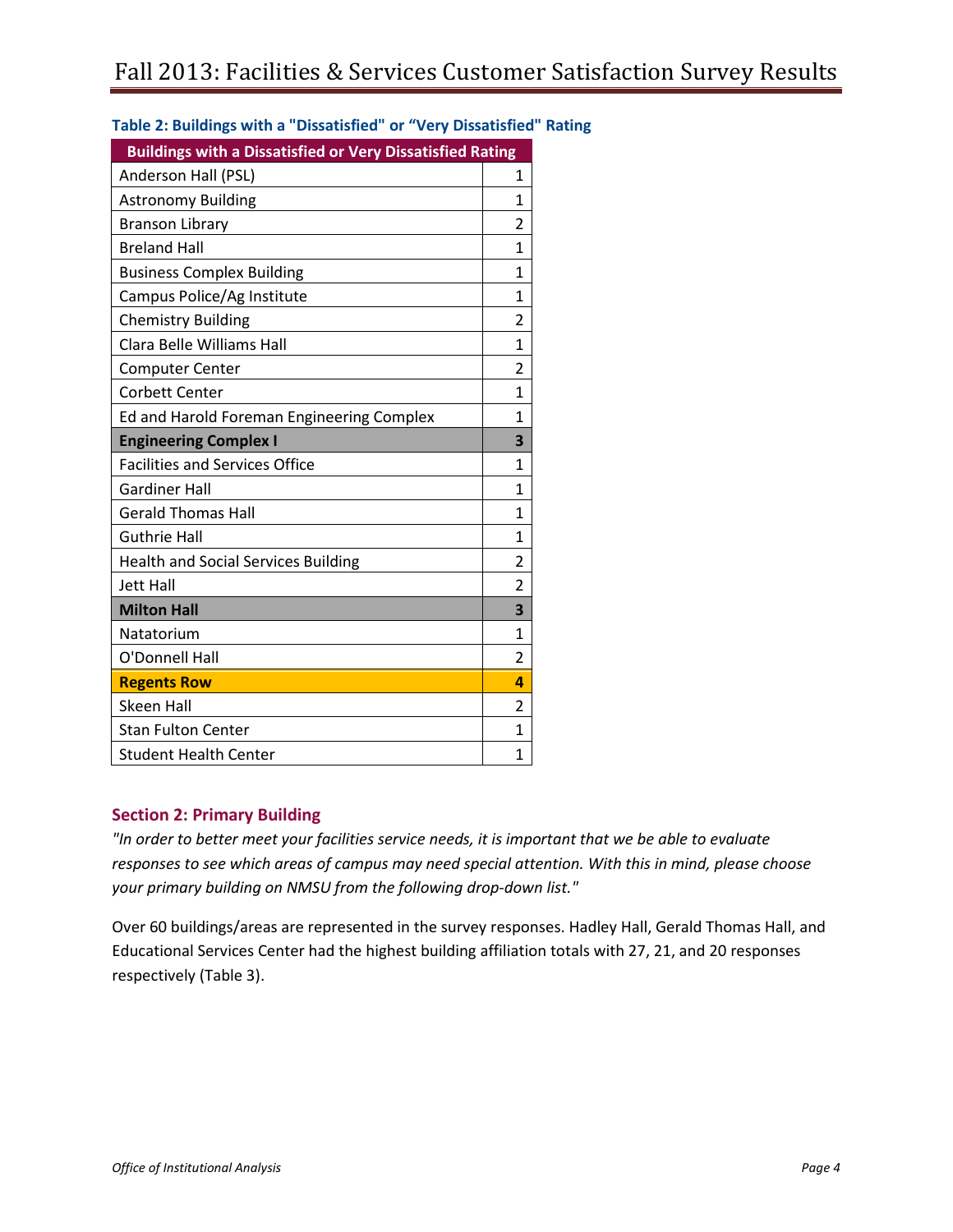| <b>Number of Responses by Building Affiliation</b> |                |
|----------------------------------------------------|----------------|
| <b>Building</b>                                    | Response       |
| Academic Research A, B, C                          | 19             |
| Agricultural Science Center at Alcalde             | 1              |
| Alumni & Visitors Center                           | 2              |
| Anderson Hall (PSL)                                | 10             |
| <b>Astronomy Building</b>                          | 5              |
| Barnes & Noble                                     | 3              |
| <b>Biology Annex</b>                               | $\mathbf{1}$   |
| <b>Branson Library</b>                             | 11             |
| <b>Breland Hall</b>                                | 9              |
| <b>Business Complex Building</b>                   | 7              |
| Campus Police/Ag Institute                         | 1              |
| Cervantes Village, Bldg A (Children's Village)     | 1              |
| <b>Chemistry Building</b>                          | 8              |
| Clara Belle Williams Hall                          | 2              |
| <b>Community Colleges</b>                          | 1              |
| <b>Computer Center</b>                             | 7              |
| <b>Corbett Center</b>                              | 7              |
| Dan W. Williams Hall                               | 1              |
| Dove Hall                                          | $\overline{2}$ |
| Ed and Harold Foreman Engineering Complex          | 6              |
| <b>Educational Services Center</b>                 | 20             |
| <b>Engineering Complex I</b>                       | 6              |
| <b>Facilities and Services Motor Pool</b>          | $\mathbf{1}$   |
| <b>Facilities and Services Office</b>              | 9              |
| Facilities and Services Recycling Center           | 1              |
| <b>Foster Hall</b>                                 | 5              |
| Garcia Annex                                       | 8              |
| Gardiner Hall                                      | 4              |
| <b>Genesis Center C</b>                            | 1              |
| <b>Genesis Center Office</b>                       | 2              |
| <b>Gerald Thomas Hall</b>                          | 21             |
| Goddard Hall                                       | 4              |
| <b>Guthrie Hall</b>                                | 6              |
| <b>Hadley Hall</b>                                 | 27             |
| Hardman Hall                                       | 1              |
| <b>Health and Social Services Building</b>         | 12             |
| Herschel Zohn Theatre                              | 1              |
| Jacobs Hall                                        | 1              |

#### <span id="page-5-0"></span>**Table 3: Number of Responses by Building Affiliation**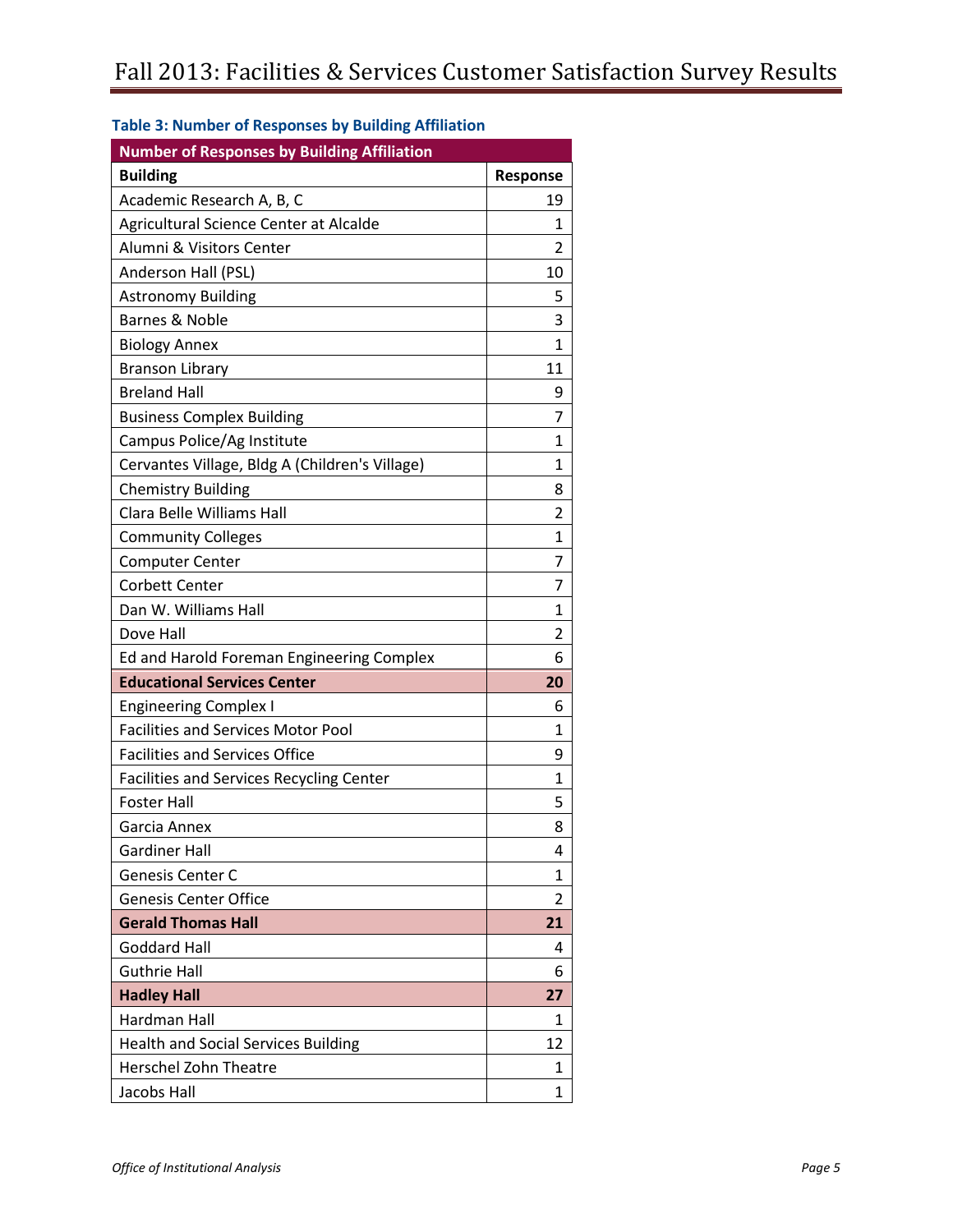| <b>Number of Responses by Building Affiliation (cont)</b> |                |
|-----------------------------------------------------------|----------------|
| James B. Delamater Activity Center                        | 5              |
| <b>Jett Hall</b>                                          | 6              |
| John Whitlock Hernandez Hall                              | 1              |
| Jornada USDA Exp. Range HQ (Wooten Hall)                  | 2              |
| Knox Hall                                                 | 4              |
| <b>Milton Hall</b>                                        | 13             |
| <b>Music Building</b>                                     | 3              |
| Natatorium                                                | 2              |
| <b>Neale Hall</b>                                         | $\mathbf{1}$   |
| New Mexico Dept. of Agriculture                           | 8              |
| O'Donnell Hall                                            | 8              |
| <b>Regents Row</b>                                        | 15             |
| <b>Rentfrow Gym</b>                                       | 2              |
| <b>Science Hall</b>                                       | 8              |
| <b>Skeen Hall</b>                                         | 18             |
| <b>Small Animal Research Lab</b>                          | $\mathbf{1}$   |
| <b>Speech Building</b>                                    | 3              |
| <b>Stan Fulton Center</b>                                 | 3              |
| <b>Stucky Hall</b>                                        | $\mathbf{1}$   |
| <b>Student Health Center</b>                              | $\overline{2}$ |
| <b>Sugerman Space Grant Building</b>                      | $\overline{2}$ |
| Tejada Building, Extension Annex                          | $\mathbf{1}$   |
| Thomas & Brown Hall                                       | 1              |
| <b>Track Restroom</b>                                     | 1              |
| <b>Walden Hall</b>                                        | 1              |
| <b>Wells Hall</b>                                         | $\mathbf{1}$   |
| William B. Conroy Honors Center                           | 2              |
| Zuhl Library                                              | 4              |

#### <span id="page-6-0"></span>**Section 3: Custodial Care**

*"Facilities and Services provides basic cleaning, recycling, and routine pest control services for Instruction and General Buildings on the Las Cruces Campus. This is done according to a published schedule on the FS website. Please rate your level of satisfaction with the following custodial care areas as they pertain to the building you identified as your primary building."*

For the custodial care areas specified, more than 76% of respondents indicated they were satisfied or very satisfied with FS custodial services (Table 4). More than 75% of respondents were satisfied or very satisfied with the overall quality of custodial services; and 67% indicated they were very satisfied with the courtesy of the custodial staff. The frequency of custodial services was of concern to nearly one out of every five respondents. Comments suggested that vacuuming, trash pickup, and dusting frequency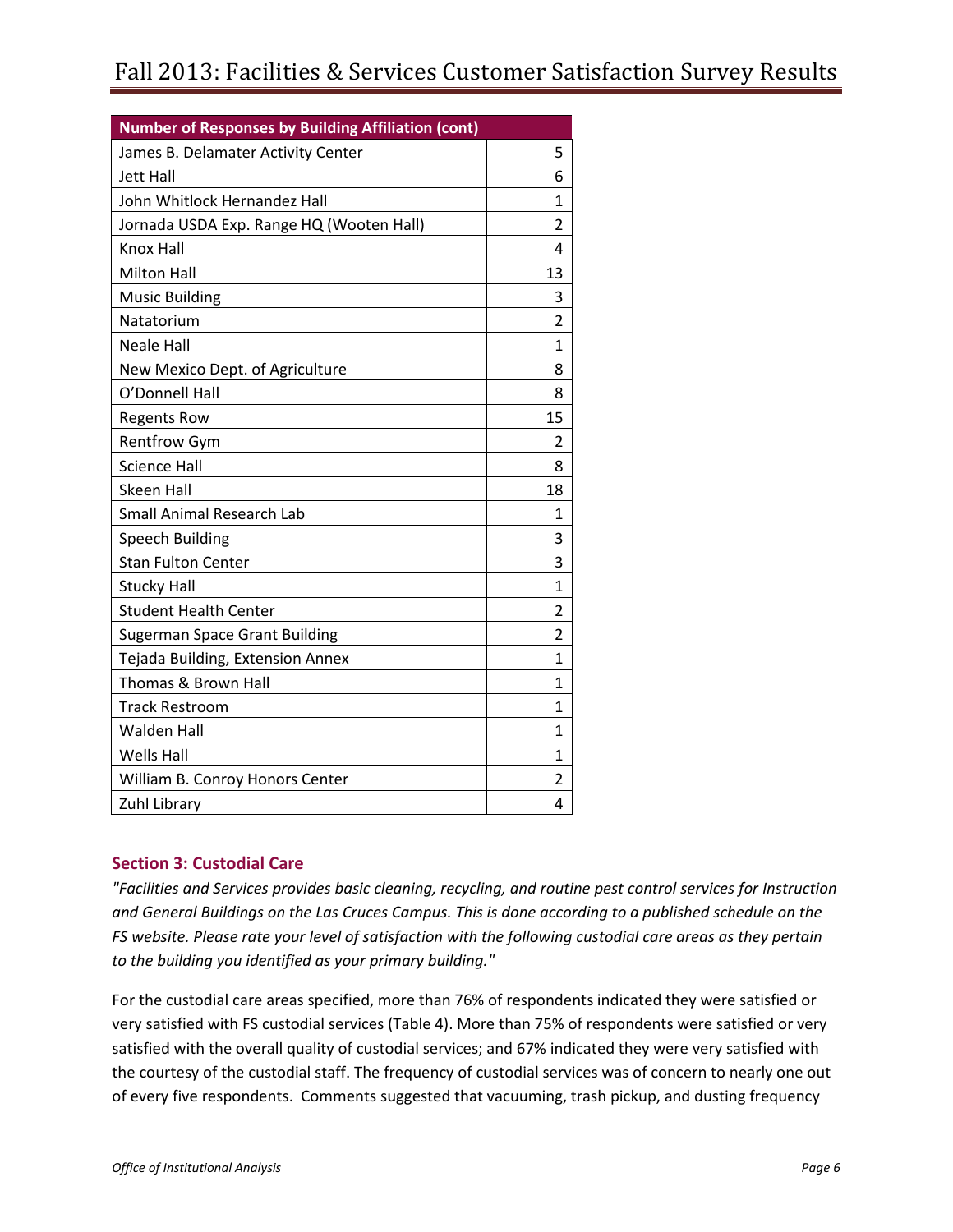# Fall 2013: Facilities & Services Customer Satisfaction Survey Results

needed improvement. Cleanliness of restrooms was the second area of concern with eleven percent of respondents dissatisfied with restroom cleanliness and nearly 5% very dissatisfied. This varies by building; comments suggest that restrooms in Milton Hall, the Chemistry Building and Regents Row need more attention. There were suggestions to have the restrooms cleaned first thing in the morning so they are ready for each day's visitors. Respondents were more satisfied with the cleanliness of public areas than with the cleanliness of offices and classrooms. The comments implied that personal office space needs to be vacuumed and dusted.

Jett Hall, Health and Social Services, Business Complex and the Chemistry building were mentioned in several comments as needing more custodial care. Branson Library and the Conroy Honors Center would like to have their windows washed.

More than 41% of respondents were satisfied with the effectiveness of the recycling program and an additional 21% were very satisfied. However, nearly 22% were neutral on this question, much higher than the other questions in this section.

Fifty-two (26%) comments referred to Custodial Services. Several comments singled out employees and buildings where custodians perform above expectations. Some comments noted improvements in Custodial Services since last year. Other comments specified areas in need of more attention from Custodial Services. The range of comments indicates a wide variation in opinion by building.

*"The custodial staff in our building is very efficient. We are very pleased with their work."*

# *"The floors are not frequently swept in the old section of the Chemistry building...some lab rooms are infrequently swept or mopped."*

|                                                                       | <b>Very</b><br><b>Satisfied</b> | <b>Satisfied</b> | <b>Neutral</b> | <b>Dissatisfied</b> | <b>Very</b><br><b>Dissatisfied</b> | # of<br><b>Responses</b> |
|-----------------------------------------------------------------------|---------------------------------|------------------|----------------|---------------------|------------------------------------|--------------------------|
| Cleanliness of public areas<br>(entryways, lobbies, lounges,<br>etc.) | 37.8%                           | 38.4%            | 10.8%          | 10.3%               | 2.7%                               | 370                      |
| Cleanliness of restrooms                                              | 35.8%                           | 37.6%            | 10.5%          | 11.3%               | 4.8%                               | 372                      |
| Cleanliness of offices and<br>classrooms                              | 30.7%                           | 38.1%            | 16.0%          | 11.3%               | 3.9%                               | 362                      |
| Courtesy of custodial staff                                           | 66.7%                           | 24.1%            | 6.0%           | 2.4%                | 0.8%                               | 369                      |
| Frequency of custodial<br>services                                    | 35.9%                           | 34.0%            | 13.3%          | 12.8%               | 4.1%                               | 368                      |
| Overall quality of custodial<br>services                              | 38.6%                           | 36.7%            | 11.1%          | 9.8%                | 3.8%                               | 368                      |
| <b>Sustainability</b>                                                 |                                 |                  |                |                     |                                    |                          |
| Please rate the effectiveness<br>of the Recycling program.            | 21.3%                           | 41.5%            | 21.7%          | 11.9%               | 3.6%                               | 253                      |

<span id="page-7-0"></span>

|  |  |  | Table 4: Satisfaction with Facilities and Services Custodial Services, Respondent Percentages |
|--|--|--|-----------------------------------------------------------------------------------------------|
|--|--|--|-----------------------------------------------------------------------------------------------|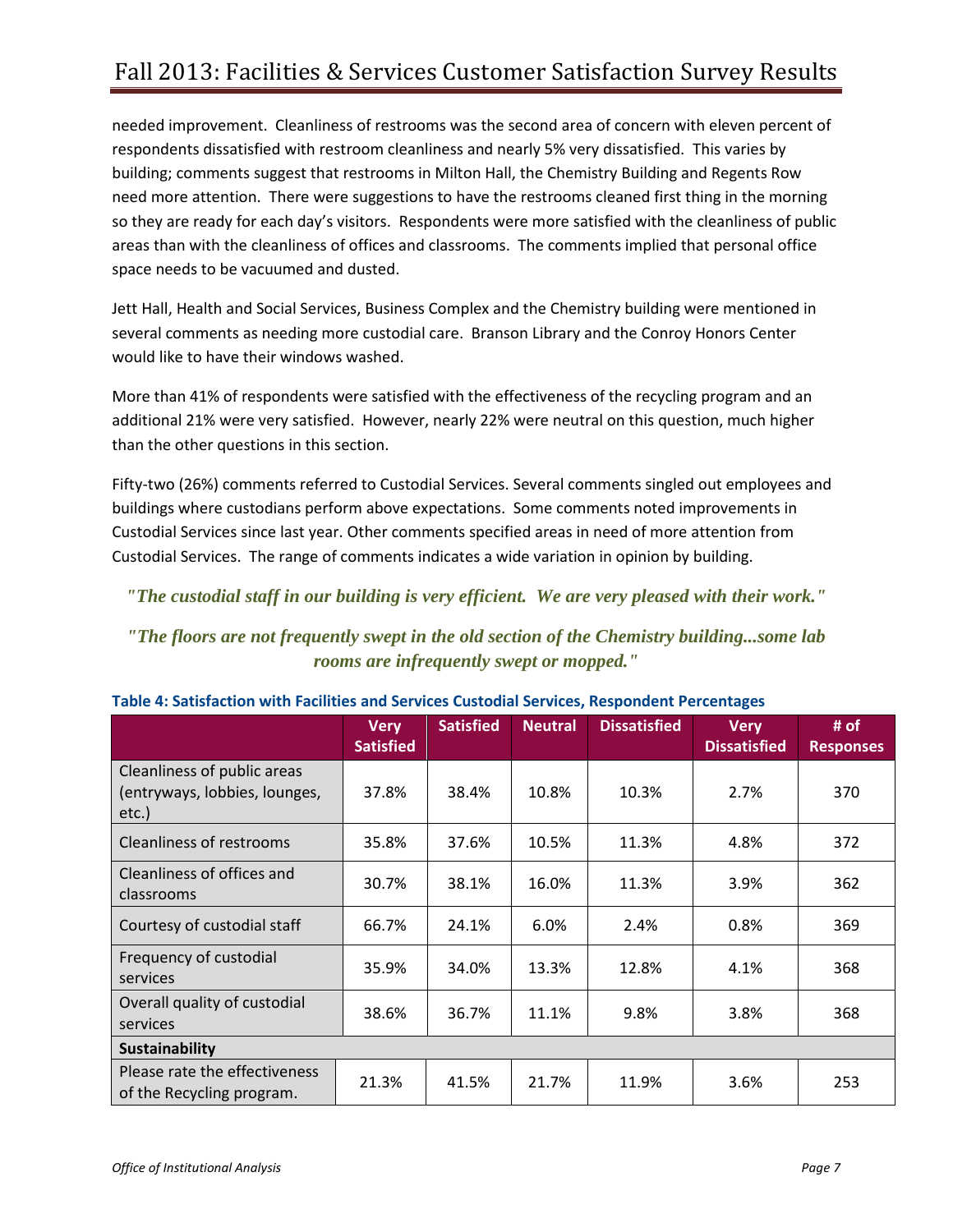#### <span id="page-8-0"></span>**Section 4: Building and Environment**

*"Facilities and Services strives to maintain a comfortable and functional environment for all members of the NMSU community. Please rate your level of satisfaction with the following building and environmental utilities areas of the building you identified as your primary building."*

Respondents were satisfied, although not always very satisfied, with the building and environment services provided by FS (Table 5). Approximately 30% of respondents indicated they were very satisfied with the reliability of utilities in their building, and nearly 50% were satisfied with the lighting. When respondents indicated dissatisfaction with an area, it was usually related to temperature. About 27% of respondents were dissatisfied or very dissatisfied with the temperature in their buildings, especially in Branson Library, Educational Services Center, Garcia Annex, Gerald Thomas Hall, Health and Social Services Building, and Science Hall. Although about 30% of respondents were neutral with regard to handicap access, more than 15% of respondents were dissatisfied or very dissatisfied with handicap access. More signage and repair or additional accommodations for handicap access were suggested.

Of the nearly 200 responses to the question on the effectiveness of energy conservation, nearly a third were dissatisfied to very dissatisfied. However, there were more respondents who said they were very satisfied than there were respondents who were very dissatisfied (Figure 2).

Twenty-eight (14%) comments referred to the building, rooms and environment. Repair requests were mentioned for seven buildings: Ed and Harold Foreman Engineering Complex, Garcia Annex, Gerald Thomas Hall, Goddard Hall, Health and Social Services Building, Milton Hall, and Natatorium. Eight respondents were dissatisfied with the uncomfortable temperature in their buildings. Issues with accessibility include the need for more signage, the need for more handicap accesses, and the need for re-evaluating the key policy. EHS was singled out for excellent service but some respondents suggested improving the EHS website.

# *"...we have not had reliable temperature control in our office--we have no windows that we can open and sometimes the temperatures are not conducive for working."*

|                                                                                                                       | <b>Very</b>      | <b>Satisfied</b> | <b>Neutral</b> | <b>Dissatisfied</b> | <b>Very</b>         | # of             |
|-----------------------------------------------------------------------------------------------------------------------|------------------|------------------|----------------|---------------------|---------------------|------------------|
|                                                                                                                       | <b>Satisfied</b> |                  |                |                     | <b>Dissatisfied</b> | <b>Responses</b> |
| Temperature                                                                                                           | 15.2%            | 40.9%            | 17.4%          | 22.9%               | 3.6%                | 362              |
| Lighting (Is it adequate for the<br>task?)                                                                            | 27.3%            | 49.2%            | 12.4%          | 9.1%                | 1.9%                | 362              |
| Handicap access                                                                                                       | 22.2%            | 36.4%            | 29.2%          | 9.4%                | 2.8%                | 360              |
| Reliability of utilities (electrical<br>power, heating, cooling, meet<br>our needs and have minimal<br>interruptions) | 29.7%            | 46.4%            | 15.0%          | 7.5%                | 1.4%                | 360              |

#### <span id="page-8-1"></span>**Table 5: Satisfaction with Facilities and Services Building Environmental and Utilities Services, Respondent Percentages**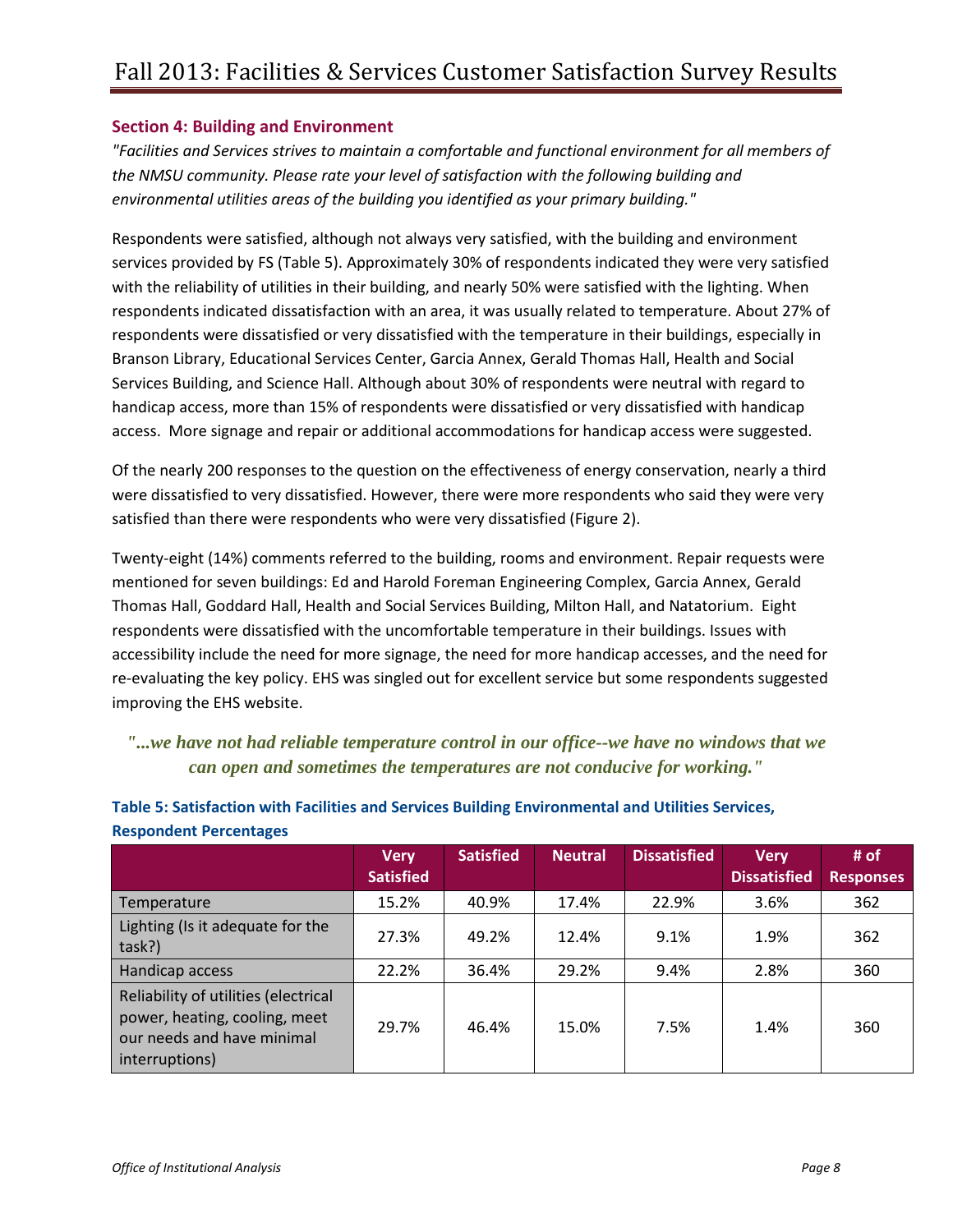

<span id="page-9-0"></span>

#### <span id="page-9-1"></span>**Section 5: Grounds Services**

*"Facilities and Services provides landscape and grounds maintenance, exterior trash receptacle management and concrete and asphalt maintenance. In addition, Facilities and Services maintains the walkways and roadways around campus and is responsible for the care of lawns, trees, and shrubs. Facilities and Services is also founded to maintain campus drainage systems. Please rate your level of satisfaction with the following areas as they relate to Facilities and Services grounds maintenance in your area of the university."*

As reported in past surveys, the Grounds Staff are very courteous. Almost 50% of respondents were very satisfied with the courtesy of the Grounds Staff and another 37% were satisfied (Table 7). Approximately three out of every four respondents were satisfied or very satisfied with the overall quality of Grounds Services, the maintenance of grounds and the quality of the landscape design and maintenance. Respondents were less satisfied with litter management as nearly 14% were dissatisfied to very dissatisfied; however, there were few specific comments regarding littered areas. Although many respondents were neutral on the topic, the quality of pest control had the lowest level of satisfaction (23% very satisfied), and more than 3% of respondents were very dissatisfied. According to some comments, spiders are a problem, especially in outdoor stairways. There were fewer responses related to the effectiveness of the water efficient landscaping and other water conservation measures, and of those who did respond, nearly a fourth (23%) were neutral. Comments indicated some sprinklers pointed into sidewalks and streets, and grass was over-watered in some areas. Some respondents suggested FS should plant more low-water use plants.

Twenty-six (13%) comments specified areas around campus where Ground Services could put more effort and areas that have received improved grounds services. Specifically, Skeen Hall, Garcia Annex, Academic Research (A, B, C), Science Hall, Hardman Hall, Computer Center, Milton Hall, and William B. Conroy Honors Center all have requests for improved landscaping. Different from last year, more comments referred to issues of trees on campus. Although O'Donnell Hall, Breland Hall, and Zuhl Library had requests for removal of dead trees, concerns were voiced regarding the removal of big trees around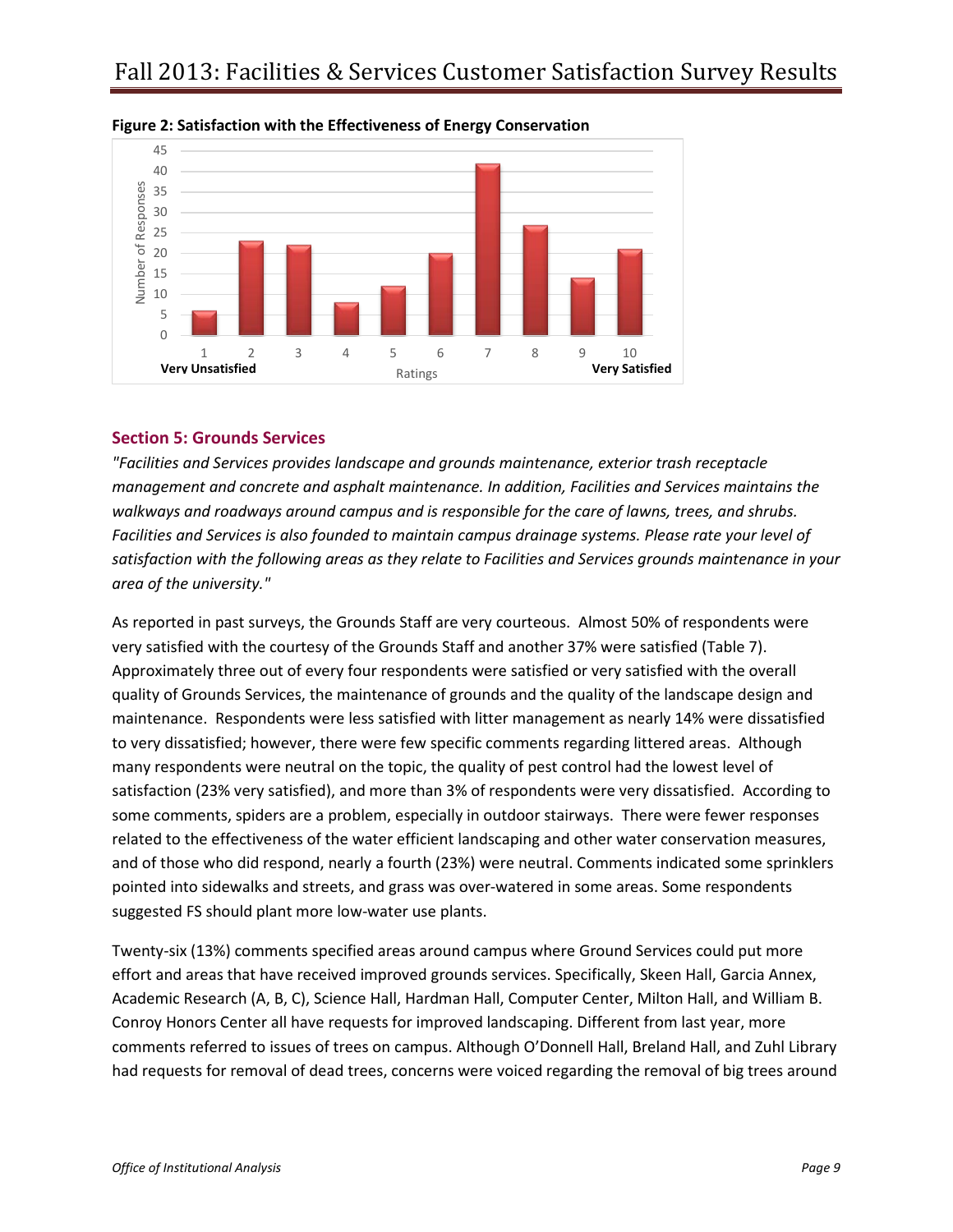the Chemistry building. Breland Hall respondents suggested more effort be made to reduce invasive weeds and maintain healthy trees. (Appendix A).

# *"I was a bit concerned about the removal of large trees around the chemistry building complex. I felt they shaded the building which should have saved cooling costs."*

*"Top of stairways always have many spider webs and spiders which I have been personally bitten time after time."*

|                                                                                                                       | <b>Very</b><br><b>Satisfied</b> | <b>Satisfied</b> | <b>Neutral</b> | <b>Dissatisfied</b> | <b>Very</b><br><b>Dissatisfied</b> | # of<br><b>Responses</b> |
|-----------------------------------------------------------------------------------------------------------------------|---------------------------------|------------------|----------------|---------------------|------------------------------------|--------------------------|
| Maintenance of grounds<br>(mowing, weeding, trimming,<br>edging, etc.)                                                | 37.8%                           | 37.6%            | 15.1%          | 7.3%                | 2.2%                               | 370                      |
| Quality of landscape design and<br>maintenance (trees,<br>flowerbeds, etc.)                                           | 35.5%                           | 37.1%            | 15.2%          | 9.5%                | 2.7%                               | 369                      |
| Litter management                                                                                                     | 26.1%                           | 44.3%            | 16.0%          | 10.1%               | 3.5%                               | 368                      |
| Management of recycling and<br>recycling receptacles                                                                  | 27.1%                           | 40.9%            | 19.8%          | 8.9%                | 3.3%                               | 369                      |
| Quality of pest control (indoors<br>and outdoors)                                                                     | 23.4%                           | 41.4%            | 21.8%          | 10.1%               | 3.3%                               | 367                      |
| <b>Overall quality of Grounds</b><br>services                                                                         | 32.3%                           | 43.2%            | 17.4%          | 6.3%                | 0.8%                               | 368                      |
| Courtesy of Grounds staff                                                                                             | 49.9%                           | 37.3%            | 10.9%          | 1.1%                | 0.8%                               | 367                      |
| <b>Sustainability</b>                                                                                                 |                                 |                  |                |                     |                                    |                          |
| Please grade the effectiveness<br>of the water efficient<br>landscaping and our other<br>water conservation measures. | 22.8%                           | 40.2%            | 22.8%          | 8.5%                | 5.8%                               | 224                      |

#### <span id="page-10-0"></span>**Table 6: Satisfaction with Facilities and Services Ground Services, Respondent Percentages**

#### <span id="page-10-1"></span>**Section 6: Office of Sustainability**

*"Please rate your level of satisfaction with the following areas as they relate to sustainability at the university."*

A section related to the Office of Sustainability was added to this year's survey. Approximately 90 responses were received for the questions in this section, and many of those who responded answered "neutral," perhaps implying that the Office of Sustainability is relatively unknown on campus. Most of those who did respond were satisfied (69%) with the overall quality of sustainability at NMSU. Nearly half of respondents indicated they were very satisfied with the courtesy of sustainability staff, and another third were satisfied. Among different programs, the Toner Recycling program had the highest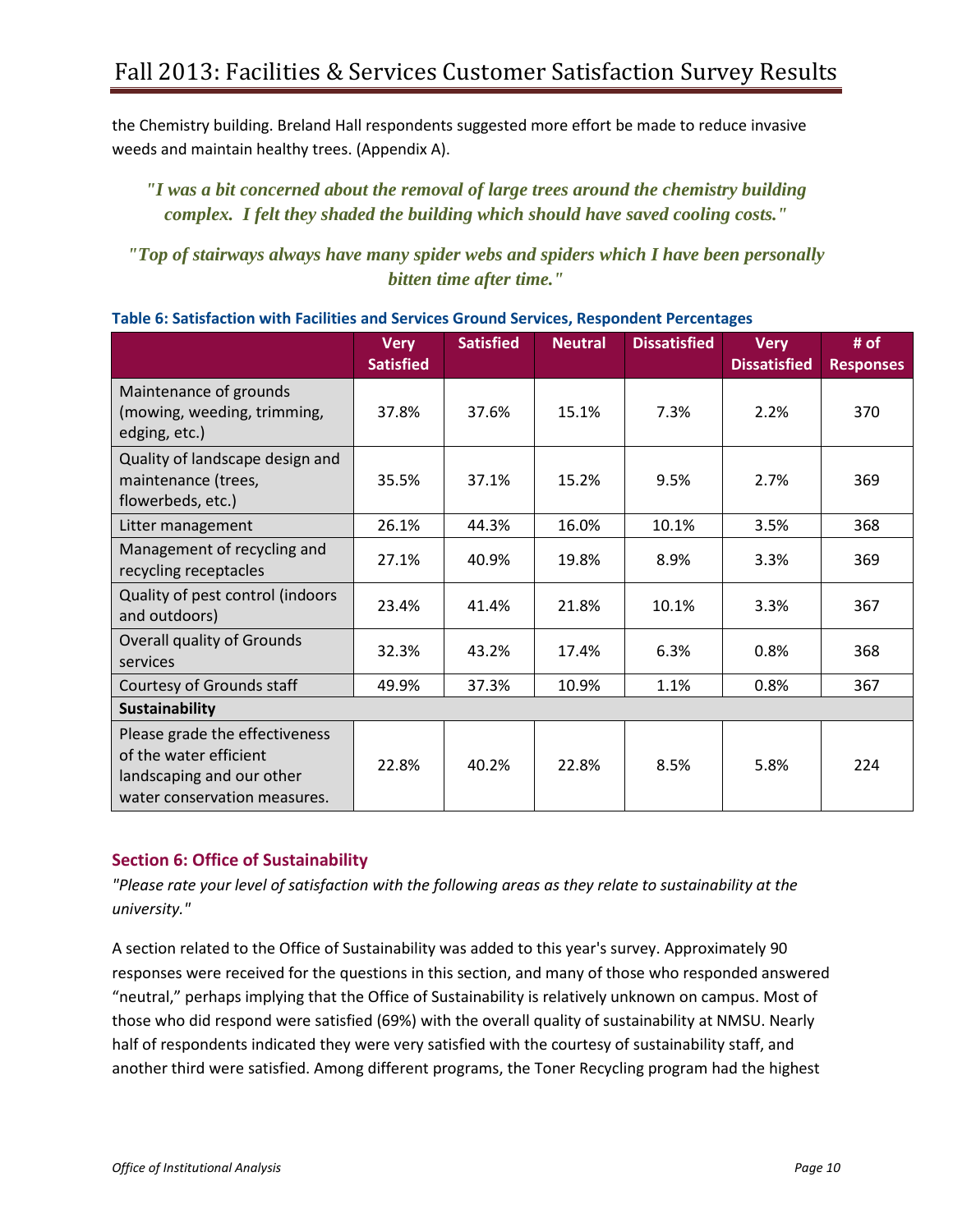level of satisfaction (68% were satisfied to very satisfied), while 46% of the 90 respondents were neutral on the Environmental Education Program (Table 8).

Thirty (15%) comments referred to sustainability. The lack of recycling bins on campus was a major concern. Respondents suggested more recycling bins were needed and should be placed in better locations.

*"NMDA could use more recycling bins, and bigger ones for common areas -- often after a meeting, the recycle bin is full of plastic water bottles, so people begin tossing theirs in the trash!"*

|                                                                                 | <b>Very</b><br><b>Satisfied</b> | <b>Satisfied</b> | <b>Neutral</b> | <b>Dissatisfied</b> | <b>Very</b><br><b>Dissatisfied</b> | # of<br><b>Responses</b> |
|---------------------------------------------------------------------------------|---------------------------------|------------------|----------------|---------------------|------------------------------------|--------------------------|
| Educational programs (tabling,<br>one-on-one meetings, campus<br>presentations) | 20.0%                           | 43.3%            | 35.6%          | 0.0%                | 1.1%                               | 90                       |
| Website                                                                         | 19.8%                           | 47.3%            | 30.8%          | 1.1%                | 1.1%                               | 91                       |
| <b>Toner Recycling Program</b>                                                  | 25.3%                           | 42.9%            | 29.7%          | 2.2%                | 0.0%                               | 91                       |
| <b>Environmental Education</b><br>Center                                        | 15.6%                           | 36.7%            | 45.6%          | 1.1%                | 1.1%                               | 90                       |
| <b>Energy Reduction Program</b>                                                 | 17.8%                           | 40.0%            | 34.4%          | 6.7%                | 1.1%                               | 90                       |
| Overall quality of sustainability<br>at NMSU                                    | 22.8%                           | 45.7%            | 22.8%          | 8.7%                | 0.0%                               | 92                       |
| Courtesy of sustainability staff                                                | 49.5%                           | 36.3%            | 13.2%          | 1.1%                | 0.0%                               | 91                       |

#### <span id="page-11-0"></span>**Table 7: Satisfaction with the Office of Sustainability, Respondent Percentages**

## <span id="page-11-1"></span>**Section 7: Project Development**

*"Facilities modifications and enhancements are provided on reimbursable basis when requested by the user. Please evaluate Project Development and Engineering if you have used their services. In the last twelve months, have you/your office utilized any of these types of projects and engineering services?"*

Approximately 100 (22% of total) responses were received for the questions related to Project Development. Of those who responded 35% were satisfied and an additional 24% were very satisfied with the knowledge and skill of project staff, and slightly more were with the finished product. Respondents were slightly less satisfied with preparedness of project workers; although 28% were neutral, 18% were dissatisfied. However, approximately one in four respondents were dissatisfied to very dissatisfied with the final project budget (23%), the communication throughout the project (26%), and the initial response time for estimating the cost of the project (30%). The timeliness of the project completion was of concern to one out of every three respondents. Nearly one fourth of respondents said they were very dissatisfied with project timeliness (Table 9).

Thirty-nine comments (20%) referred to project development. Comments implied the processing of work orders was too excessive. One comment read "Multiple requests often need to be submitted to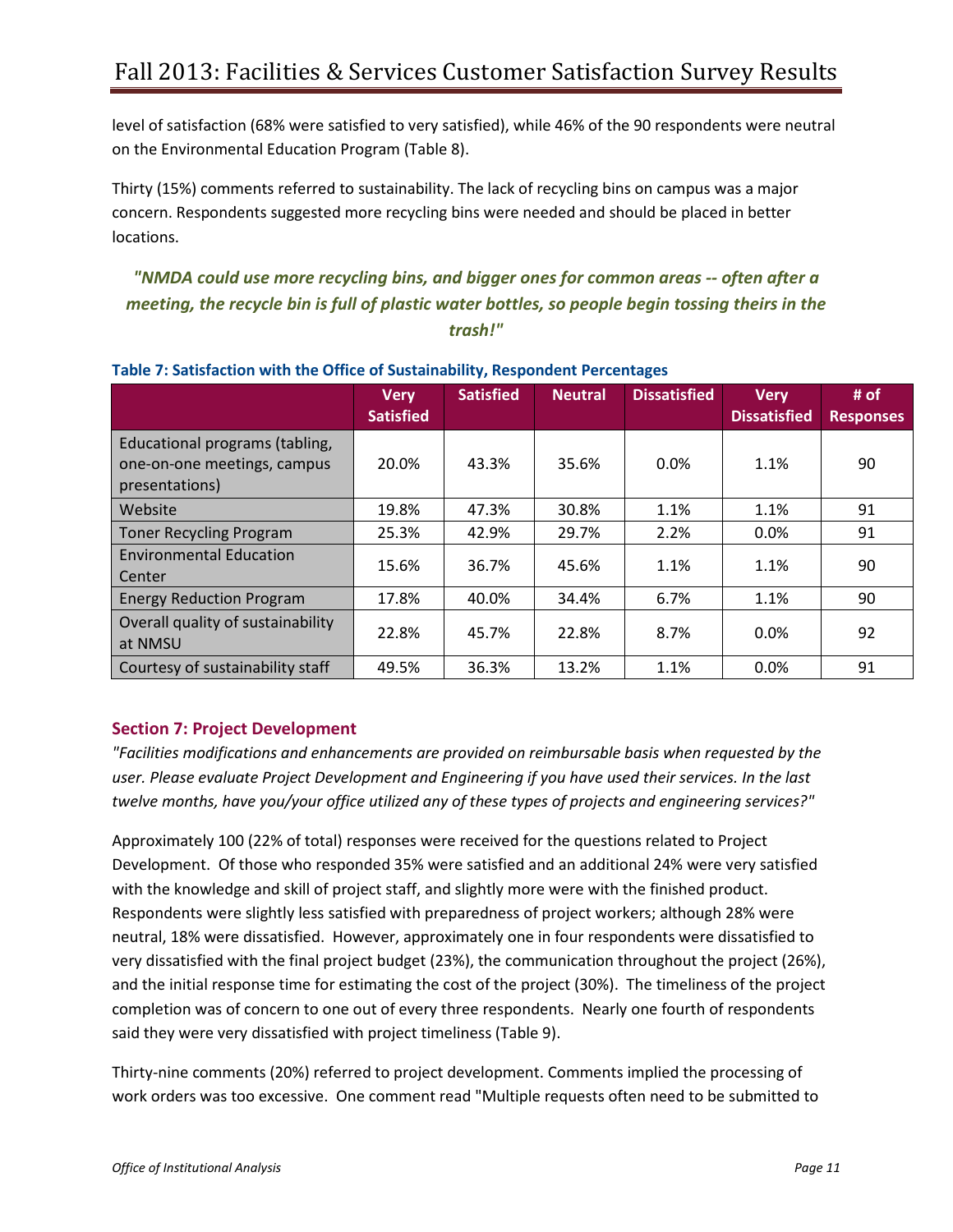get a response." Ten comments suggested FS Project Development needs to improve their administration. Respondents felt project managers needed more training on management and customer service. However, respondents did appreciate project managers' hard-work and professionalism. "I have routinely found the office and maintenance staff to be courteous, knowledgeable, efficient, and very helpful."

Only 55 responses were received regarding the importance of sustainability to the project. The mean rating of 3.5 on a scale of 1 (not important at all) to 5 (very important) indicates that, on average, respondents believe sustainability is somewhat important.

# *"I like personal feedback when work orders are complete-please continue this. It helps reduced further questions/problems."*

*"Really non-responsive. Little or no contact via phone with project updates."* 

# <span id="page-12-0"></span>**Table 8: Satisfaction with Facilities and Services Special Projects and Engineering Services, Respondent Percentages**

|                                                                                            | <b>Very</b><br><b>Satisfied</b> | <b>Satisfied</b> | <b>Neutral</b> | <b>Dissatisfied</b> | <b>Very</b><br><b>Dissatisfied</b> | # of<br><b>Responses</b> |
|--------------------------------------------------------------------------------------------|---------------------------------|------------------|----------------|---------------------|------------------------------------|--------------------------|
| Initial response time for<br>estimating cost                                               | 17.1%                           | 31.4%            | 21.9%          | 21.0%               | 8.6%                               | 105                      |
| <b>Preparedness of Project</b><br>workers                                                  | 19.0%                           | 35.2%            | 27.6%          | 11.4%               | 6.7%                               | 105                      |
| Knowledge and skill of Project<br>staff                                                    | 24.0%                           | 35.6%            | 23.1%          | 10.6%               | 6.7%                               | 104                      |
| Please rate the satisfaction level with the finished project:                              |                                 |                  |                |                     |                                    |                          |
| Satisfaction with the finished<br>project                                                  | 24.5%                           | 35.3%            | 26.5%          | 7.8%                | 5.9%                               | 102                      |
| The timeliness of the project<br>(on time)                                                 | 17.5%                           | 23.3%            | 26.2%          | 8.7%                | 24.3%                              | 103                      |
| Final budget of project                                                                    | 15.7%                           | 27.5%            | 33.3%          | 13.7%               | 9.8%                               | 102                      |
| <b>Communication from Project</b><br>Development and Engineering<br>throughout the project | 19.6%                           | 28.4%            | 25.5%          | 13.7%               | 12.7%                              | 102                      |

|                                                                                                                       | <b>Responses</b> | <b>Mean</b> |
|-----------------------------------------------------------------------------------------------------------------------|------------------|-------------|
| How important is sustainability to your project?<br>$\vert$ (5 stars = very important, 1 star = not at all important) | 55               | 3.5         |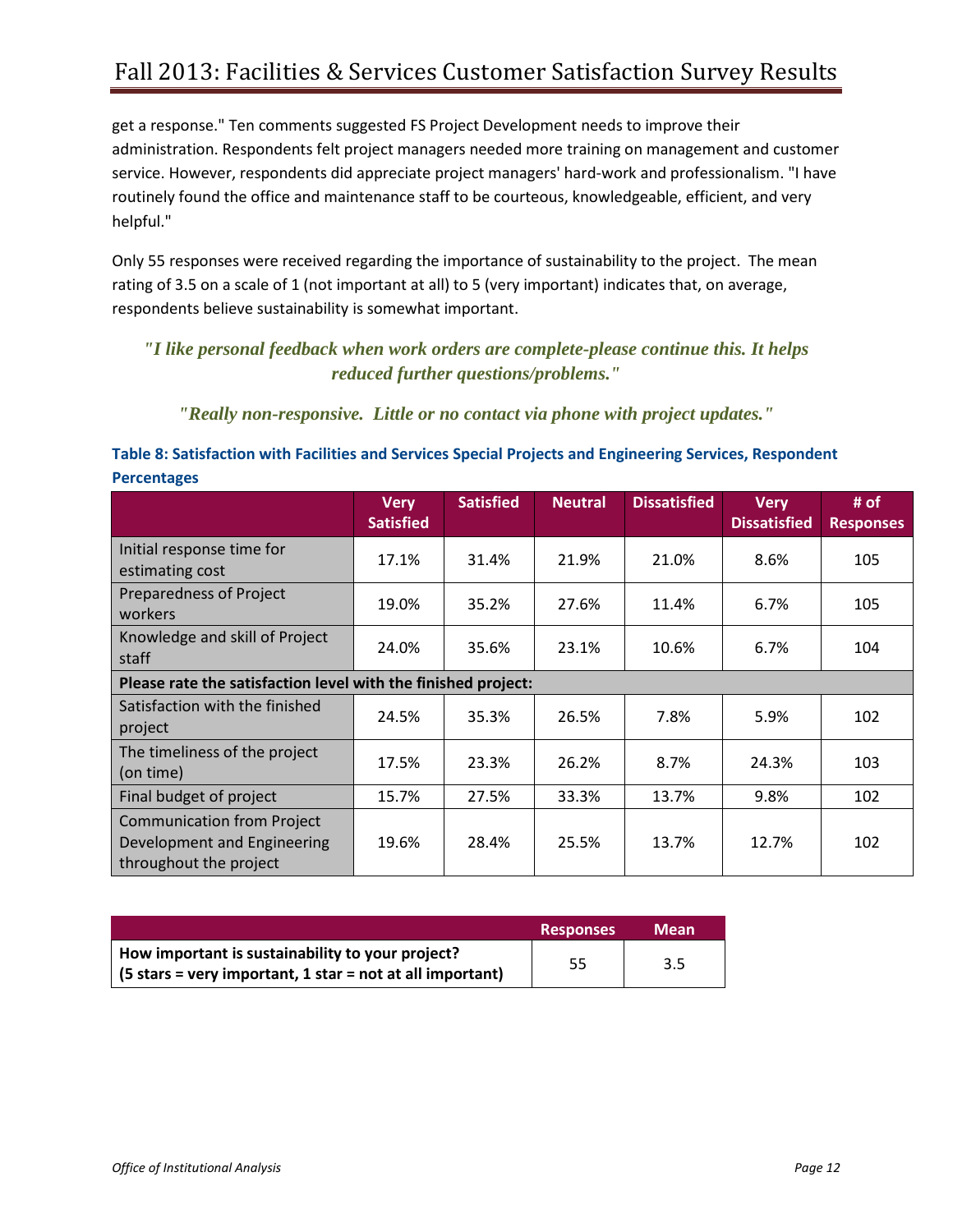#### <span id="page-13-0"></span>**Section 8: Facilities and Services Administrative Services**

*"In the last twelve months, have you had contact with Facilities and Services business office staff regarding the administrative side of any maintenance project or Special Projects or Engineering Work?"*

Approximately a quarter (n=124) of all survey respondents completed the questions on FS administrative services. More than half of respondents were very satisfied with the courtesy of FS staff, and 47% were very satisfied with the professional attitude of FS employees. The knowledge and skill of FS staff and the accuracy of information were also seen as strengths. The only areas that might need improvement were with timeliness of response. While a quarter of respondents were neutral regarding the timeliness of responses to billing inquiries, nearly 15% were dissatisfied to very dissatisfied on the timeliness of response to inquiries about work status (Table 10).

|                                                                             | <b>Very</b><br><b>Satisfied</b> | <b>Satisfied</b> | <b>Neutral</b> | <b>Dissatisfied</b> | <b>Very</b><br><b>Dissatisfied</b> | # of<br><b>Responses</b> |
|-----------------------------------------------------------------------------|---------------------------------|------------------|----------------|---------------------|------------------------------------|--------------------------|
| Timeliness of response to<br>inquiries about work status                    | 30.6%                           | 41.9%            | 12.9%          | 11.3%               | 3.2%                               | 124                      |
| Timeliness of responses to<br>inquiries about billing                       | 26.4%                           | 40.5%            | 25.6%          | 5.8%                | 1.7%                               | 121                      |
| Courtesy of Facilities and<br>Services staff towards customer               | 50.8%                           | 39.5%            | 7.3%           | 1.6%                | 0.8%                               | 124                      |
| Accuracy of information<br>provided by Facilities and<br>Services employees | 32.5%                           | 43.1%            | 16.3%          | 4.1%                | 4.1%                               | 123                      |
| Professional attitude of<br><b>Facilities and Services</b><br>employees     | 47.2%                           | 39.0%            | 8.1%           | 4.9%                | 0.8%                               | 123                      |
| Knowledge and skill of Facilities<br>and Services staff                     | 39.0%                           | 42.3%            | 13.0%          | 2.4%                | 3.3%                               | 123                      |

## <span id="page-13-1"></span>**Table 9: Satisfaction with Facilities and Services Administrative Service Areas, Respondent Percentages**

#### <span id="page-13-2"></span>**Section 9: Environmental Health and Safety**

*"Please rate your level of agreement with the following statements pertaining to Environmental Health & Safety Services."*

Over 130 responses were received regarding Environmental Health and Safety. As noted in past surveys, respondents say EHS staff are knowledgeable, helpful and friendly as more than 80% of respondents said they were satisfied to very satisfied with these attributes. Slightly fewer respondents were very satisfied with the effectiveness of the EHS training, EHS understanding, and EHS accessibility. Although one-fourth of respondents were neutral on the topic, the EHS website was not seen as user friendly or helpful by 13% of respondents. EHS was singled out by respondents' comments for excellent service. The comments also provided suggestions to improve the EHS website.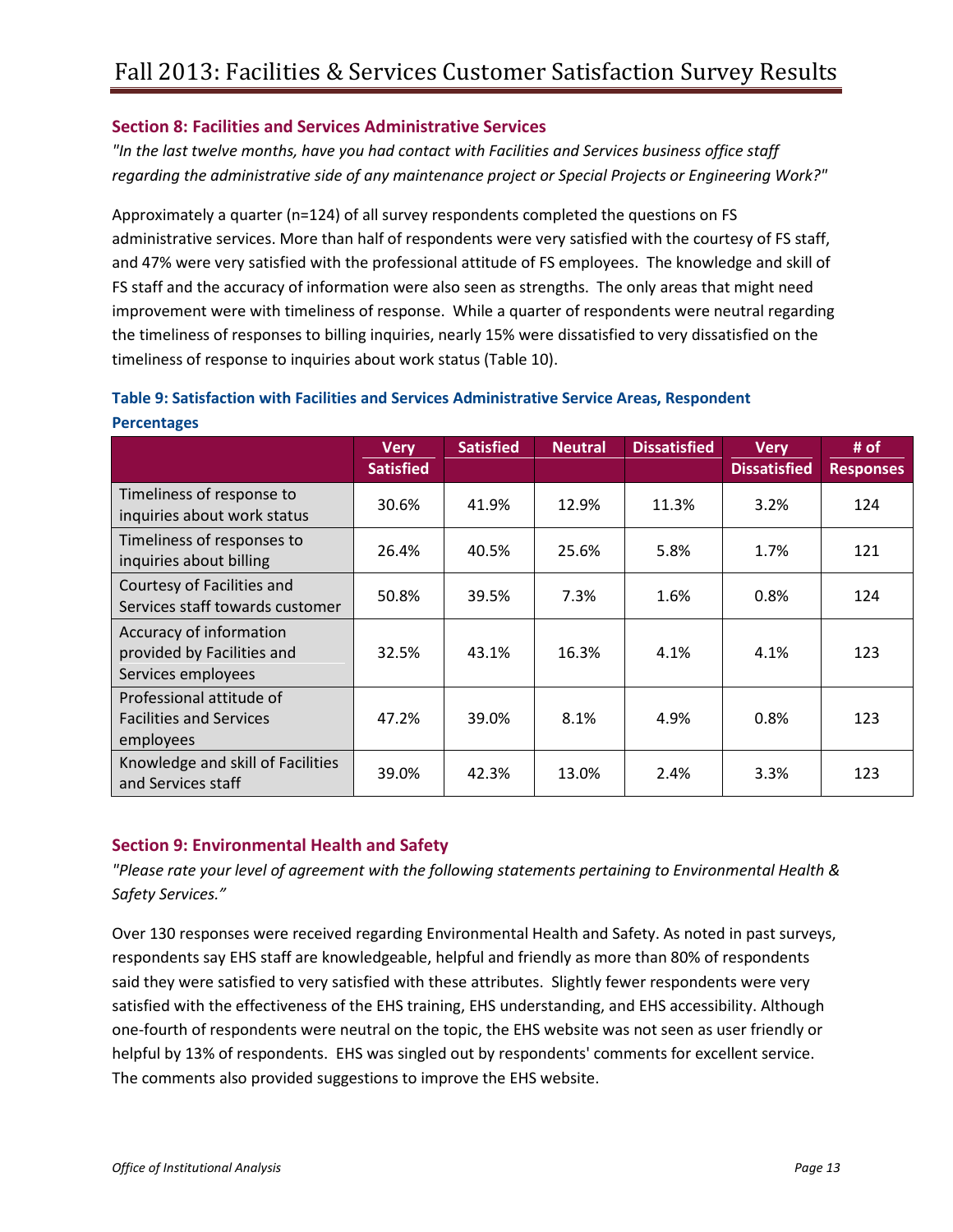|                                                                                                                             | <b>Very</b><br><b>Satisfied</b> | <b>Satisfied</b> | <b>Neutral</b> | <b>Dissatisfied</b> | <b>Very</b><br><b>Dissatisfied</b> | #of<br><b>Responses</b> |
|-----------------------------------------------------------------------------------------------------------------------------|---------------------------------|------------------|----------------|---------------------|------------------------------------|-------------------------|
| EHS understands my needs and the<br>requirements of my department.                                                          | 26.3%                           | 50.4%            | 17.3%          | 5.3%                | 0.8%                               | 133                     |
| EHS is accessible to its customers<br>(phone, voice mail, email, etc.).                                                     | 29.3%                           | 51.9%            | 14.3%          | 3.0%                | 1.5%                               | 133                     |
| When contacted, an EHS<br>consultation helped facilitate<br>resolution of my problem or issue.                              | 28.8%                           | 44.7%            | 21.2%          | 3.0%                | 2.3%                               | 132                     |
| The EHS website is user friendly<br>and helpful in providing access to<br>information, forms, manuals, etc.<br>that I need. | 18.3%                           | 44.3%            | 24.4%          | 7.6%                | 5.3%                               | 131                     |
| EHS staff provide effective training.                                                                                       | 26.3%                           | 49.6%            | 19.5%          | 3.8%                | 0.8%                               | 133                     |
| When contacted, EHS staff<br>responded to my requests, or<br>problems, in a timely manner.                                  | 32.1%                           | 40.5%            | 22.9%          | 3.8%                | 0.8%                               | 131                     |
| Overall, EHS staff are<br>knowledgeable in their areas of<br>specialty.                                                     | 37.9%                           | 48.5%            | 10.6%          | 2.3%                | 0.8%                               | 132                     |
| EHS staff are friendly and helpful<br>when I contact them for services.                                                     | 37.9%                           | 46.2%            | 12.1%          | 2.3%                | 1.5%                               | 132                     |

#### <span id="page-14-0"></span>**Table 10: Satisfaction with Environmental Health and Safety (EHS), Respondent Percentages**

#### <span id="page-14-1"></span>**Section 10: NMSU Fire Department**

*"Please rate your satisfaction level with the NMSU Fire Department."*

NMSU Fire Department was highly rated by respondents. More than 70% of the 69 respondents were very satisfied with the courtesy and professionalism of NMSU Fire Department staff, and nearly twothirds of these respondents were very satisfied with the timeliness and quality of NMSU Fire Department service. Respondents were more satisfied with NMSU Fire Department than any other area included in this survey.

<span id="page-14-2"></span>

| Table 11: Satisfaction with NMSU Fire Department, Respondent Percentages |  |  |
|--------------------------------------------------------------------------|--|--|
|--------------------------------------------------------------------------|--|--|

|                          | <b>Very</b><br><b>Satisfied</b> | <b>Satisfied</b> | <b>Neutral</b> | <b>Dissatisfied</b> | <b>Verv</b><br><b>Dissatisfied</b> | # of<br><b>Responses</b> |
|--------------------------|---------------------------------|------------------|----------------|---------------------|------------------------------------|--------------------------|
| Timeliness of service    | 65.2%                           | 29.0%            | 4.3%           | 1.4%                | $0.0\%$                            | 69                       |
| Quality of service       | 68.1%                           | 26.1%            | 2.9%           | 1.4%                | 1.4%                               | 69                       |
| Courtesy of staff        | 72.5%                           | 18.8%            | 5.8%           | 1.4%                | 1.4%                               | 69                       |
| Professionalism of staff | 71.0%                           | 20.3%            | 5.8%           | 1.4%                | 1.4%                               | 69                       |
| Service expectation      | 63.8%                           | 27.5%            | 5.8%           | 1.4%                | 1.4%                               | 69                       |